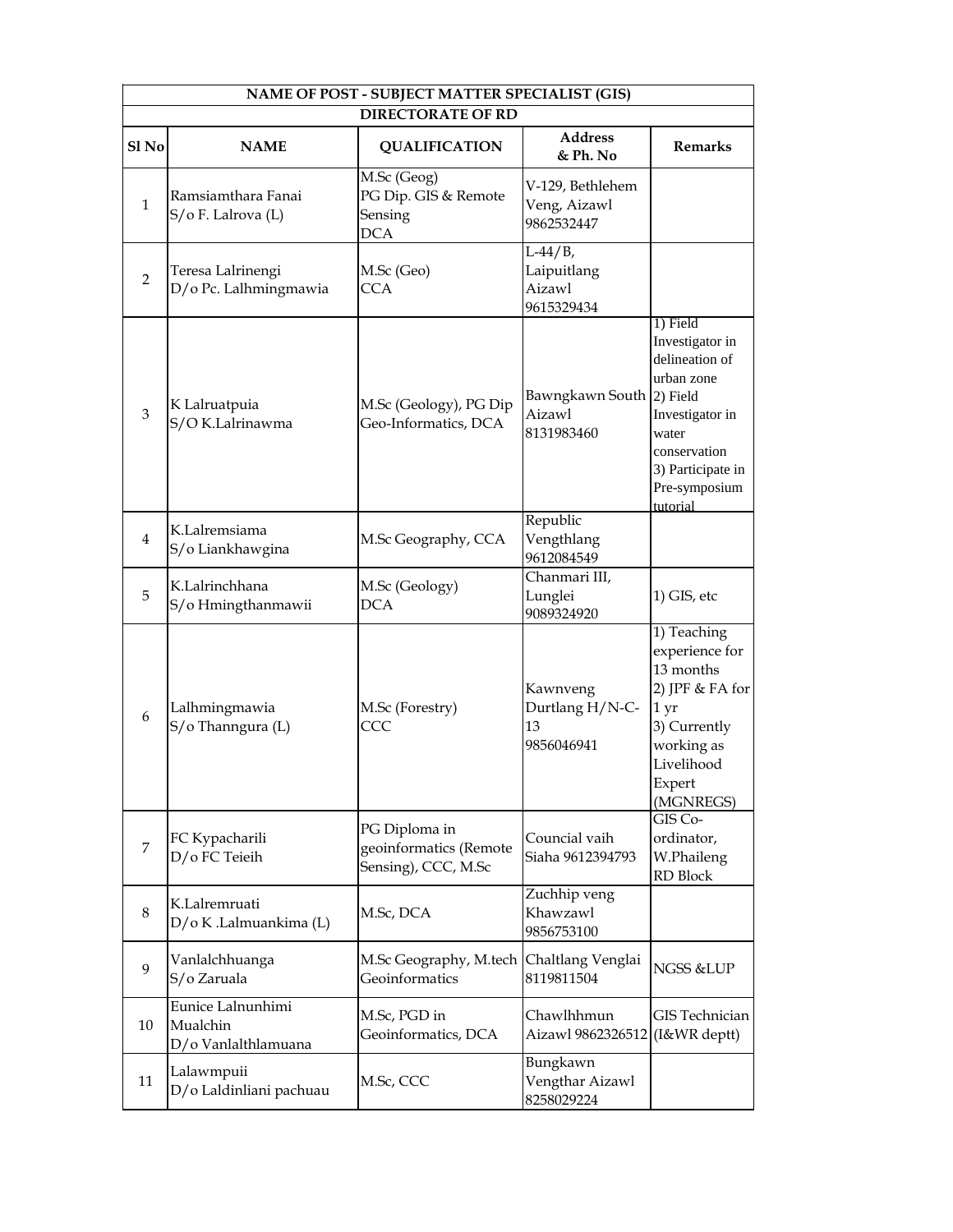| 12 | Lalduhsangi<br>D/o Rohmingliana         | M.Sc, CCC                          | Dulte Khawzawl<br>8014594213      |                                         |
|----|-----------------------------------------|------------------------------------|-----------------------------------|-----------------------------------------|
| 13 | Lydia Vanlaltani<br>D/o Ramdinliana     | M.Sc, CCA                          | Hunthar Aizawl<br>8974809438      | District<br>Horticulture<br>Consultant  |
| 14 | H Lallawmsanga<br>s/o Lalchungnunga (L) | M.Sc , DCA                         | Luangmual<br>Aizawl 8414919965    |                                         |
| 15 | R. Laldinchhuaha<br>S/o Engmawia        | M.Sc (NET), CCC                    | Sumsuih<br>9615066685             | Internship &<br>project work<br>(NESAC) |
| 16 | F.Lalhmingliani<br>D/o Tlantuliana      | M.Sc, DCA                          | Suangpuilawn<br>8794087028        |                                         |
| 17 | Laltluanpuii<br>D/o Tlangthankhuma      | PG, Dipl in<br>Geoinformatics, DCA | Chawnpui Aizawl<br>8974169551     | Experience<br>Certificate<br>attached   |
| 18 | Rodingliana Ralte<br>S/o R Zodinliana   | M.Sc                               | Dinthar Lunglei<br>9863651081     |                                         |
| 19 | Esther Lalhriatpuii<br>D/o B Elvis-a    | MA (GIS &RS), DCA                  | Zawlnuam<br>Vengpui<br>8638691170 |                                         |

| NAME OF POST - SUBJECT MATTER SPECIALIST |                                                  |                                                           |                                                                            |                                                                                                                                            |
|------------------------------------------|--------------------------------------------------|-----------------------------------------------------------|----------------------------------------------------------------------------|--------------------------------------------------------------------------------------------------------------------------------------------|
| S1<br><b>No</b>                          | <b>NAME</b>                                      | <b>NAME OF DISTRICT - KOLASIB</b><br><b>QUALIFICATION</b> | Address & Ph. No                                                           | <b>Remarks</b>                                                                                                                             |
| $\mathbf{1}$                             | R. Zothankima<br>S/o R. Lalthanzauva             | M.Sc (Horti)<br>Ph.D (Horti)<br>ccc                       | Vairengte,<br>Venghlun<br>(Venglai East,<br>Kolasib)<br>9862831606         | 1) WDT (RD)<br>2) Farm Tele<br>Advisor<br>(Kissan)<br>3) SRF<br>4) Consultant<br>(L&RM)<br>5) Tech<br>Officer &<br>Asst Manager<br>(FOCUS) |
| $\overline{2}$                           | Zohlunpuia<br>S/o Thangmawia                     | M.Sc (Agri)<br>ccc                                        | $M-59/A,$<br>Bungkawn<br>Aizawl<br>8974827317                              |                                                                                                                                            |
| 3                                        | Lalruatfeli Renthlei<br>D/o Sangchungnunga (L)   | M.SC (Agri)<br><b>DCA</b>                                 | Kolasib Venglai<br>(Durtlang, Gosen in Institute of<br>Veng)<br>8794643319 | Project Fellow<br>Horticulture<br>Technology                                                                                               |
| 4                                        | Baby<br>Lalramhmangaihzuali<br>D/o P. Lalrinawma | M.SC (Horti)<br>DCA                                       | Kolasib Venglai<br>9366603270                                              |                                                                                                                                            |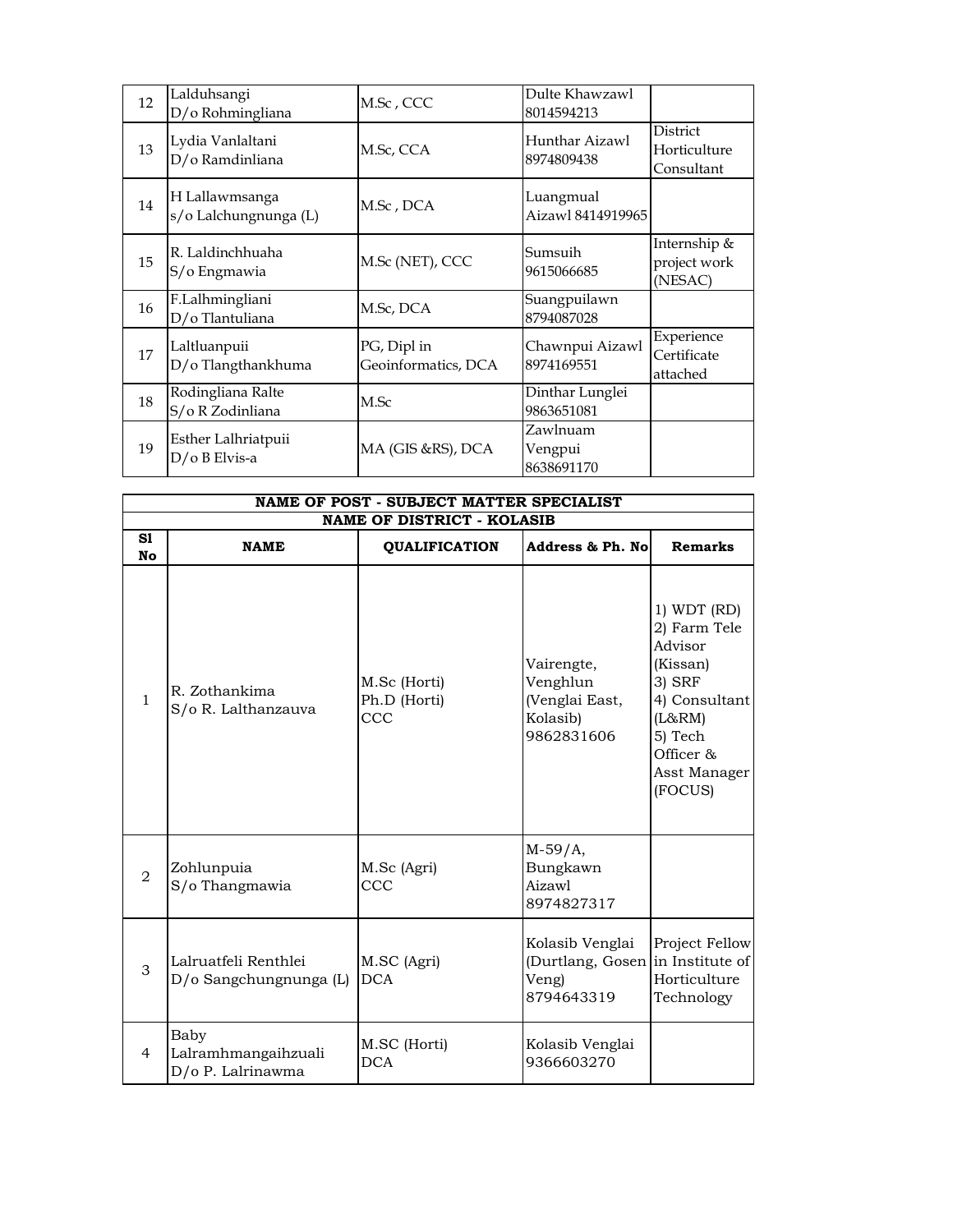| 5              | Lalhmingmawia<br>S/o Thanngura (L)         | M.Sc (Forestry)<br>ccc           | Kawnveng<br>Durtlang H/N-C-<br>13<br>9856046941 | 1) Teaching<br>experience for<br>13 months<br>$2)$ JPF $&$ FA for<br>$1 \mathrm{yr}$<br>3) Currently<br>working as<br>Livelihood<br>Expert<br>(MGNREGS) |
|----------------|--------------------------------------------|----------------------------------|-------------------------------------------------|---------------------------------------------------------------------------------------------------------------------------------------------------------|
| 6              | Zothanpuii<br>D/o R Rotluanga              | M.Sc, Dipl in GIS<br>(NEHU), CCA | Khatla N Aizawl<br>8415063492                   |                                                                                                                                                         |
| $\overline{7}$ | Lalnunzawma<br>S/o Vanlalhruaia            | M.Sc, CCC                        | Venghlun<br>Vairengte<br>8257804814             | Experience<br>not<br>mentioned                                                                                                                          |
| 8              | VL Hminthanpuii<br>D/o Lalhmangaiha        | M.Sc                             | Parkkawn<br>Kolasib<br>7005609972               | 10 years as<br>TE (Kolasib<br>DWCDC)                                                                                                                    |
| 9              | Noel Lalhruaitluangi<br>D/o H Vanlalpari   | M.Sc, CCC                        | Bazar Veng<br>Kolasib<br>7630875202             | <b>Experience not mentioned</b>                                                                                                                         |
| 10             | Lalthantluanga<br>S/o R Lalrolura          | M.Sc                             | Vairengte<br>6009583458                         | Experience<br>(Documents<br>attch)                                                                                                                      |
| 11             | HD Lalnunpuia<br>S/o Bobby Lalchhanhima L) | M.Sc                             | Zonuam Aizawl<br>7005701187                     | Experience<br>(Documents<br>attch)                                                                                                                      |

| NAME OF POST - SUBJECT MATTER SPECIALIST<br>NAME OF DISTRICT - LAWNGTLAI |                                              |                        |                                                                         |                                                                                                                                                     |
|--------------------------------------------------------------------------|----------------------------------------------|------------------------|-------------------------------------------------------------------------|-----------------------------------------------------------------------------------------------------------------------------------------------------|
| S1<br>No                                                                 | <b>NAME</b>                                  | <b>QUALIFICATION</b>   | <b>Address</b><br>& Ph. No                                              | <b>Remarks</b>                                                                                                                                      |
| 1.                                                                       | Lalrinchungnunga Hnialum<br>S/OH. Thangruaia | M.Sc (Forestry), CCC   | Electric Veng,<br>Lawngtlai<br>6009402245/<br>6033203762                |                                                                                                                                                     |
| $\mathfrak{D}_{1}$                                                       | Lalzadingliani<br>D/C. Biakchunga            | M.Sc (Forestry), DCA   | Bualpui (NG),<br>Lawngtlai Dist<br>(Kulikawn,<br>Aizawl)<br>87328158793 |                                                                                                                                                     |
| 3                                                                        | Lalhmingmawia<br>s/o Thanngura (L)           | M.Sc (Forestry)<br>CCC | Kawnveng<br>Durtlang H/N-C-<br>13<br>9856046941                         | 1) Teaching<br>experience for<br>13 months<br>2) JPF & FA for<br>1 <sub>yr</sub><br>3) Currently<br>working as<br>Livelihood<br>Expert<br>(MGNREGS) |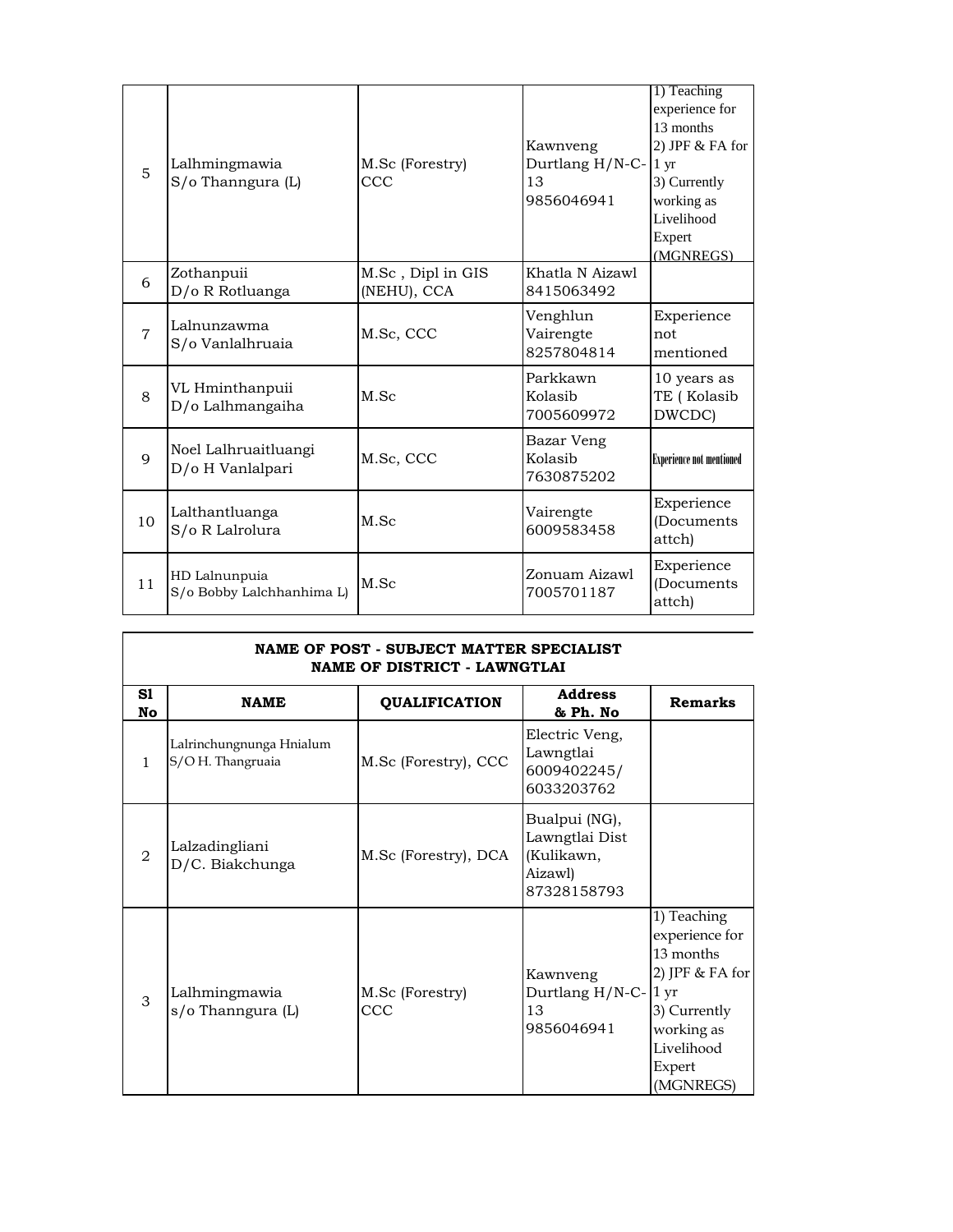| 4 | J.Vanlalremkimi<br>D/o J Tialkunga         | Ph.D (Forestry), DCA | Vengpui<br>Lawngtlai<br>9436954993  |                         |
|---|--------------------------------------------|----------------------|-------------------------------------|-------------------------|
| 5 | Jes Lalnunpuia<br>S/o K Laldingliana       | M.Sc (Forestry), CCC | Lawngtlai - IV<br>7005270317        |                         |
| 6 | Joseph B Vanlalhruaia<br>S/o B Ngurchhawna | M.Sc (Forestry), CCC | Bualpui (NG),<br>6909912815         |                         |
| 7 | Florence VL Nghakhleli<br>D/o H Alchunga   | M.Sc, DCA            | Chanmari<br>Lawngtlai<br>9612042756 | TE (DWCDC)<br>Lawngtlai |

|                 | NAME OF POST - SUBJECT MATTER SPECIALIST   |                                    |                                                                                                   |                                                                                                                                               |  |
|-----------------|--------------------------------------------|------------------------------------|---------------------------------------------------------------------------------------------------|-----------------------------------------------------------------------------------------------------------------------------------------------|--|
|                 |                                            | <b>NAME OF DISTRICT - KHAWZAWL</b> |                                                                                                   |                                                                                                                                               |  |
| S1<br><b>No</b> | <b>NAME</b>                                | <b>QUALIFICATION</b>               | <b>Address</b><br>& Ph. No                                                                        | <b>Remarks</b>                                                                                                                                |  |
| $\mathbf{1}$    | Phairohlui<br>$D/O$ Thandawl $(L)$         | M.Sc (Agri)<br><b>DCA</b>          | Sialhawk,<br>Lalmual Veng<br>(TSC-036,<br>Zemabawk<br>North, Aizawl)<br>9612861192/70<br>05945784 | Agro-<br>Associate<br>under CV.Sc<br>& AH                                                                                                     |  |
| 2               | H.Lalnunsanga<br>s/o H.Rohlira             | M.Sc (Agrl<br>Economics), CCC      | $H/N$ - T-2/1 Near<br>PES Vengthar<br>Khawzawl<br>9612177271                                      | SAC (FOCUS)                                                                                                                                   |  |
| 3               | Lalhmingmawia<br>s/o Thanngura (L)         | M.Sc (Forestry)<br>CCC             | Kawnveng<br>Durtlang H/N-C-<br>13<br>9856046941                                                   | 1) Teaching<br>experience for<br>13 months<br>2) JPF & FA for<br>$1 \, yr$<br>3) Currently<br>working as<br>Livelihood<br>Expert<br>(MGNREGS) |  |
| $\overline{4}$  | HD Lalnunpuia<br>S/o Bobby Lalchhanhima L) | M.Sc (Soil Sc)                     | Zonuam Aizawl<br>7005701187                                                                       | Experience<br>(Documents<br>attch)                                                                                                            |  |
| 5               | Chawngzampuii<br>D/o Lalsiamkima           | M.Sc (Forestry), CCA               | Damdawiin Veng<br><b>Biate</b><br>9615419365                                                      |                                                                                                                                               |  |

|          | NAME OF POST - SUBJECT MATTER SPECIALIST     |                            |                                                                                |         |
|----------|----------------------------------------------|----------------------------|--------------------------------------------------------------------------------|---------|
|          |                                              | NAME OF DISTRICT - LUNGLEI |                                                                                |         |
| S1<br>No | <b>NAME</b>                                  | <b>QUALIFICATION</b>       | <b>Address</b><br>& Ph. No                                                     | Remarks |
|          | Zohmingmawii Sailo<br>D/o Lalzawmliana Sailo | M.Sc (Agri Ext)<br>NET/CCA | $H/No$ -EV II 027<br>'A' Electri Veng,<br>Lunglei<br>8730940622/<br>7005658356 |         |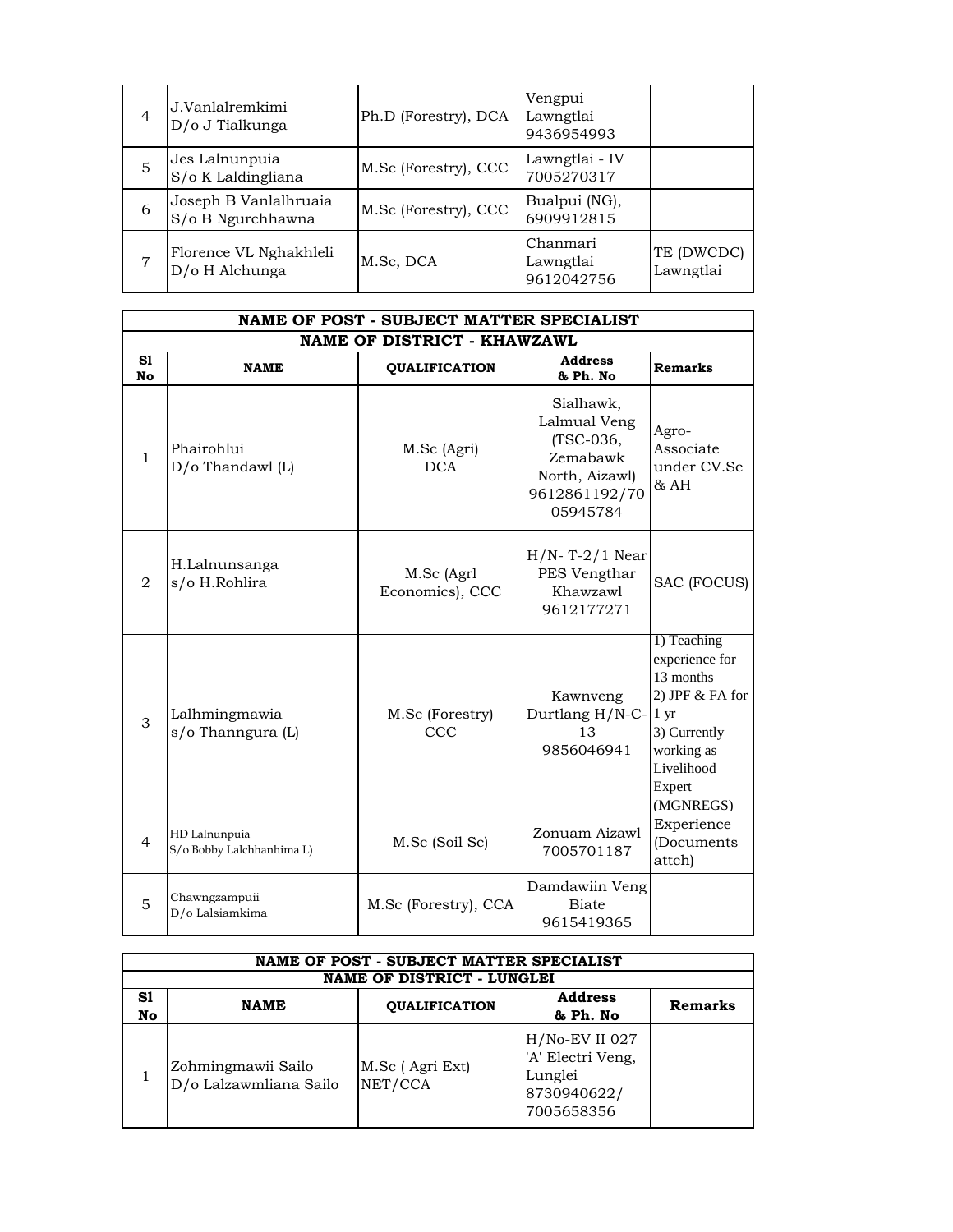| 2              | C. Lalkroschhuangi<br>D/o C. Lalsanga         | MBA (Agri Business)<br>ccc      | $112(A)$ , Farm<br>Veng, Lunglei<br>8721099347/<br>8794195048                                      | Project Fellow<br>(IBSD,<br>Mizoram)<br>Internship<br>(SBI)                                                                              |
|----------------|-----------------------------------------------|---------------------------------|----------------------------------------------------------------------------------------------------|------------------------------------------------------------------------------------------------------------------------------------------|
| 3              | Lalrinmawii Chhakchhuak<br>D/o JC. Lalbiaknia | MA(Psy)<br>Steno<br><b>DCA</b>  | Salem Veng,<br>Lunglei<br>(Chhinga Veng,<br>Aizawl<br>7005356151/<br>9362638904                    |                                                                                                                                          |
| $\overline{4}$ | Pc. Lalhruaitluanga<br>S/o Pc. Lawmsanga      | M.Sc (Nomatology)<br><b>CCA</b> | Lunglei,<br>Chanmari-III<br>H.No MZ-<br>02/15C-3 104(A)<br>Section IV<br>6901325145/<br>9101593883 | Farm Tele<br>Adviser (KCC)                                                                                                               |
| 6              | K. Lalrinchhana<br>S/o Hmingthanmawii         | M. Sc (Geology)<br>DCA, CCC     | Chanmari - III,<br>Lunglei<br>9089324920 /<br>8974400121                                           | <b>GIS</b>                                                                                                                               |
| $\overline{7}$ | RC Vanlalmuani<br>D/O R Lalnunsanga           | MBA(Rural Mgmt),<br>CCC         | Zotlang Vengthar 1) IWMP<br>Lunglei<br>9862654732                                                  | 2) NERLP<br>3) UNO                                                                                                                       |
| 8              | Remlalngheta Zadeng<br>S/O Lalchunglura       | M.Sc Forestry, CCC              | Chanmari - III,<br>Lunglei<br>9366398488                                                           |                                                                                                                                          |
| 9              | Lalhmingmawia<br>S/o Thanngura (L)            | M.Sc (Forestry)<br>ccc          | Kawnveng<br>Durtlang H/N-C-<br>13<br>9856046941                                                    | 1) Teaching<br>experience for<br>13 months<br>2) JPF & FA for<br>1 yr<br>3) Currently<br>working as<br>Livelihood<br>Expert<br>(MGNREGS) |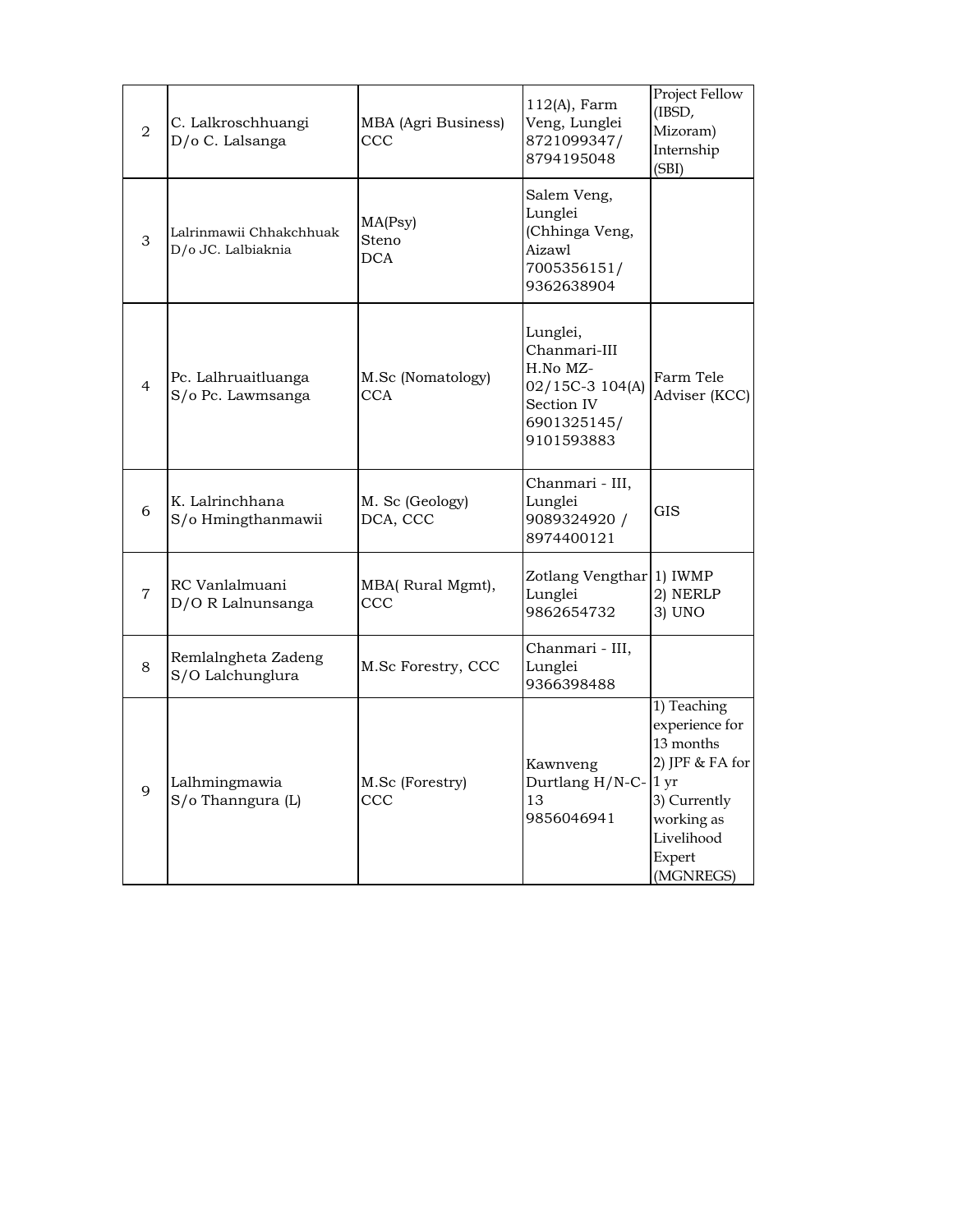| 10 | B.Vanlalsiami<br>S/o B. Vanlalhlira        | B.Sc                                        | Chanmari II<br>Lunglei<br>8794188021 | $1)$ 10 years<br>experience in<br>watershed<br>management<br>under PMKSY<br>(WDC)<br>2) Planning $&$<br>Implementatio<br>n of IWMP<br>3)<br>participatory<br>planning &<br>management<br>for eDPR in<br><b>IWMP</b> |
|----|--------------------------------------------|---------------------------------------------|--------------------------------------|---------------------------------------------------------------------------------------------------------------------------------------------------------------------------------------------------------------------|
| 11 | PC Laldingliani<br>D/o PC Lalrokima        | M.Sc, PG Diploma in<br>Remote sensing & GIS | Chanmari I<br>Lunglei<br>9862540275  |                                                                                                                                                                                                                     |
| 12 | HD Lalnunpuia<br>S/o Bobby Lalchhanhima L) | M.Sc                                        | Zonuam Aizawl<br>7005701187          | Experience<br>(Documents<br>attch)                                                                                                                                                                                  |
| 13 | C.Lalbiakmuani<br>D/o C Sangthanga         | M.Sc, CCA                                   | Chanmari I<br>Lunglei<br>8974593869  |                                                                                                                                                                                                                     |
| 14 | Sangnunmawia<br>S/o Aichhunga (L)          | M.Sc (NET), CCC                             | Rahsi Veng<br>Lunglei<br>8416003587  | Staff<br>(FOCUS)                                                                                                                                                                                                    |
| 15 | HP Remtluangpuii<br>D/o Zoliantluanga      | M.Sc, CCC                                   | Serkawn II<br>Lunglei<br>7005326593  | Jr Research<br>Fellow<br>Senior<br>Research<br>Fellow                                                                                                                                                               |

|                | NAME OF POST - SUBJECT MATTER SPECIALIST      |                      |                                           |                                |  |
|----------------|-----------------------------------------------|----------------------|-------------------------------------------|--------------------------------|--|
|                | <b>NAME OF DISTRICT - SIAHA</b>               |                      |                                           |                                |  |
| S1<br>No       | <b>NAME</b>                                   | <b>OUALIFICATION</b> | <b>Address</b><br>& Ph. No                | Remarks                        |  |
| 1              | K. Ngosai<br>D/o K. Hrahmo                    | M.Sc (Agri)<br>CCC   | College Vaih,<br>Siaha<br>8837287521      | FIC under<br><b>MzSRLM</b>     |  |
| $\overline{2}$ | Malsawmkima Mualchin<br>S/o MC. Thangvela (L) | M.Sc (Horti)<br>CCC  | Siaha Vaihpi-II<br>8014464746             | Experience<br>not<br>mentioned |  |
| 3              | Elizabeth<br>D/O B. Khitha                    | M.Sc (Agriculture)   | New Siaha E -<br>III, Siaha<br>8415031713 |                                |  |
| $\overline{4}$ | T.Joani<br>D/O T.Seido                        | M.Sc (Forestry), DCA | Tuipang V,<br>Bazar veng<br>8787329656    |                                |  |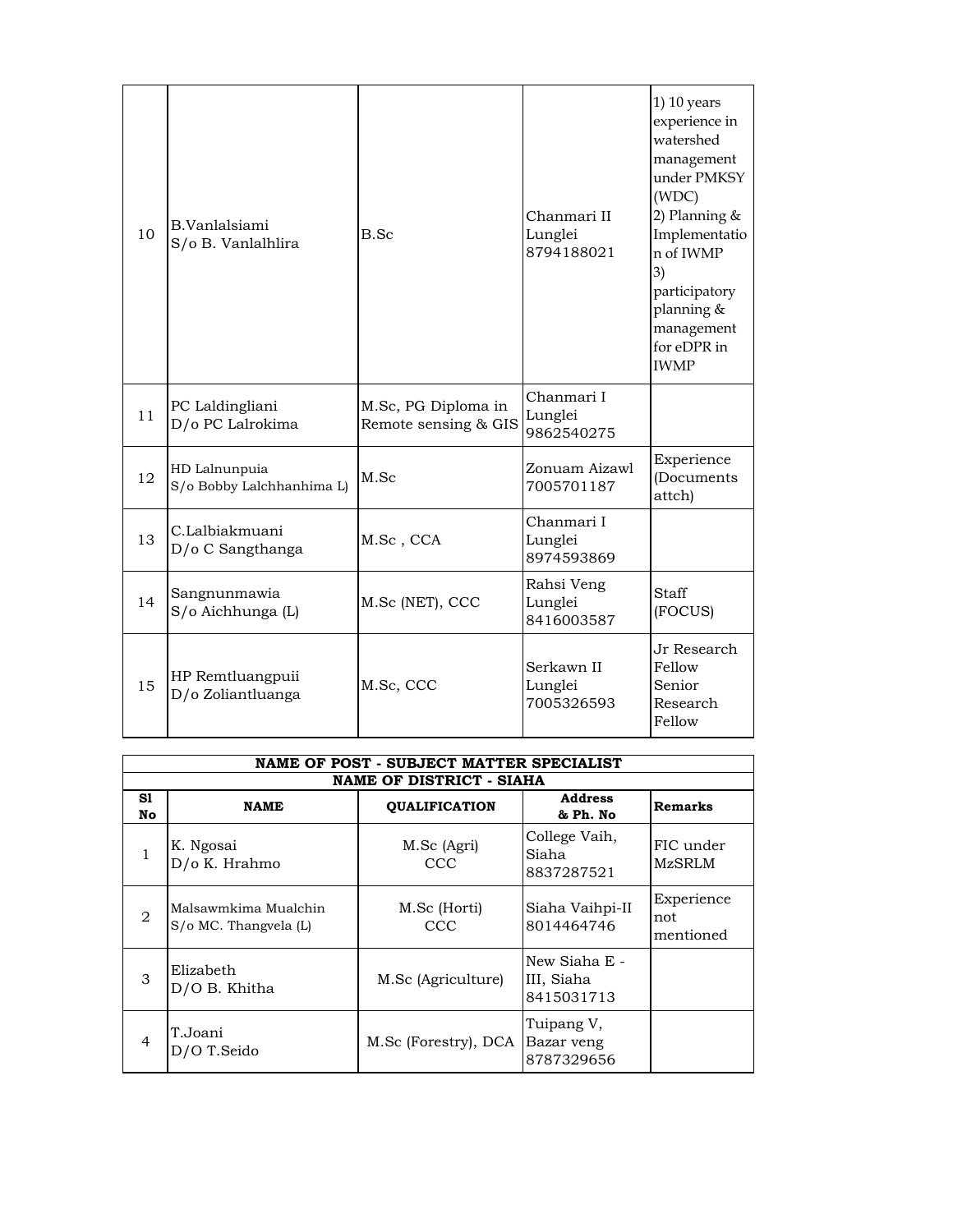| 5              | Beihruathie Hlychho<br>S/O Enock Hlychho | M.Sc (RDAP), CCA       | College Vaih -II<br>Siaha<br>8240537177             |                                                                                                                                  |
|----------------|------------------------------------------|------------------------|-----------------------------------------------------|----------------------------------------------------------------------------------------------------------------------------------|
| 6              | Lalhmingmawia<br>s/o Thanngura (L)       | M.Sc (Forestry)<br>CCC | Kawnveng<br>Durtlang H/N-C-1 yr<br>13<br>9856046941 | 1) Teaching<br>experience for<br>13 months<br>2) JPF & FA for<br>3) Currently<br>working as<br>Livelihood<br>Expert<br>(MGNREGS) |
| $\overline{7}$ | Rosty Chozah<br>C.Chhohlei               | M.Sc (Agri), DCA       | Council Vaih<br>Siaha<br>9362213305                 |                                                                                                                                  |
| 8              | A. Marasa<br>D/o A Mosshey               | M.Sc (Forestry), CCA   | Siaha Vaihpi-II<br>76290613661                      |                                                                                                                                  |
| $\mathbf Q$    | K.Theresa<br>D/o K rahi                  | MA, DCA                | Vengpui III<br>Siaha<br>8974674630                  |                                                                                                                                  |
| 10             | K Elizabeth<br>D/o K Nahlei (L)          | M.Sc, CCC              | New Colony<br>Siaha<br>9862004816                   |                                                                                                                                  |
| 11             | B. Marapawngia<br>S/o B. Beihra          | M.Sc (Agro), CCC       | Venglai Siaha<br>7005422156                         |                                                                                                                                  |

|                | NAME OF POST - SUBJECT MATTER SPECIALIST |                               |                                                                |                                         |  |  |
|----------------|------------------------------------------|-------------------------------|----------------------------------------------------------------|-----------------------------------------|--|--|
|                | <b>NAME OF DISTRICT - AIZAWL</b>         |                               |                                                                |                                         |  |  |
| S1<br>No       | <b>NAME</b>                              | <b>QUALIFICATION</b>          | <b>Address</b><br>& Ph. No                                     | <b>Remarks</b>                          |  |  |
| 1              | Malsawmtluangi<br>D/o H. Sanghluna (L)   | M.Sc (Forestry)<br><b>CCC</b> | Chhingchhip<br>Venglai<br>Serchhip<br>9774781638               | FRCBR (Lab<br>Asst)<br>Staff<br>(FOCUS) |  |  |
| $\overline{4}$ | Paul Lalremsanga<br>S/o Rosiama          | Ph.D (Forestry)<br>CCC        | Y-58, Luangmual<br>Vengthlang,<br>Aizawl<br>9774381944         | 5Yrs<br>Research Exp                    |  |  |
| 5              | Lalrempuii Khiangte<br>D/o Ramthangliana | M.Sc(Horti)<br><b>DCA</b>     | Power House<br>Quarter, Electric<br>Veng, Aizawl<br>7629808074 |                                         |  |  |
| 6              | Malsawmzuala Hmar<br>S/o Lalrinsanga     | M.Sc(Forestry)<br><b>DCA</b>  | Chaltlang Lily<br>Veng, Aizawl<br>8837077833                   |                                         |  |  |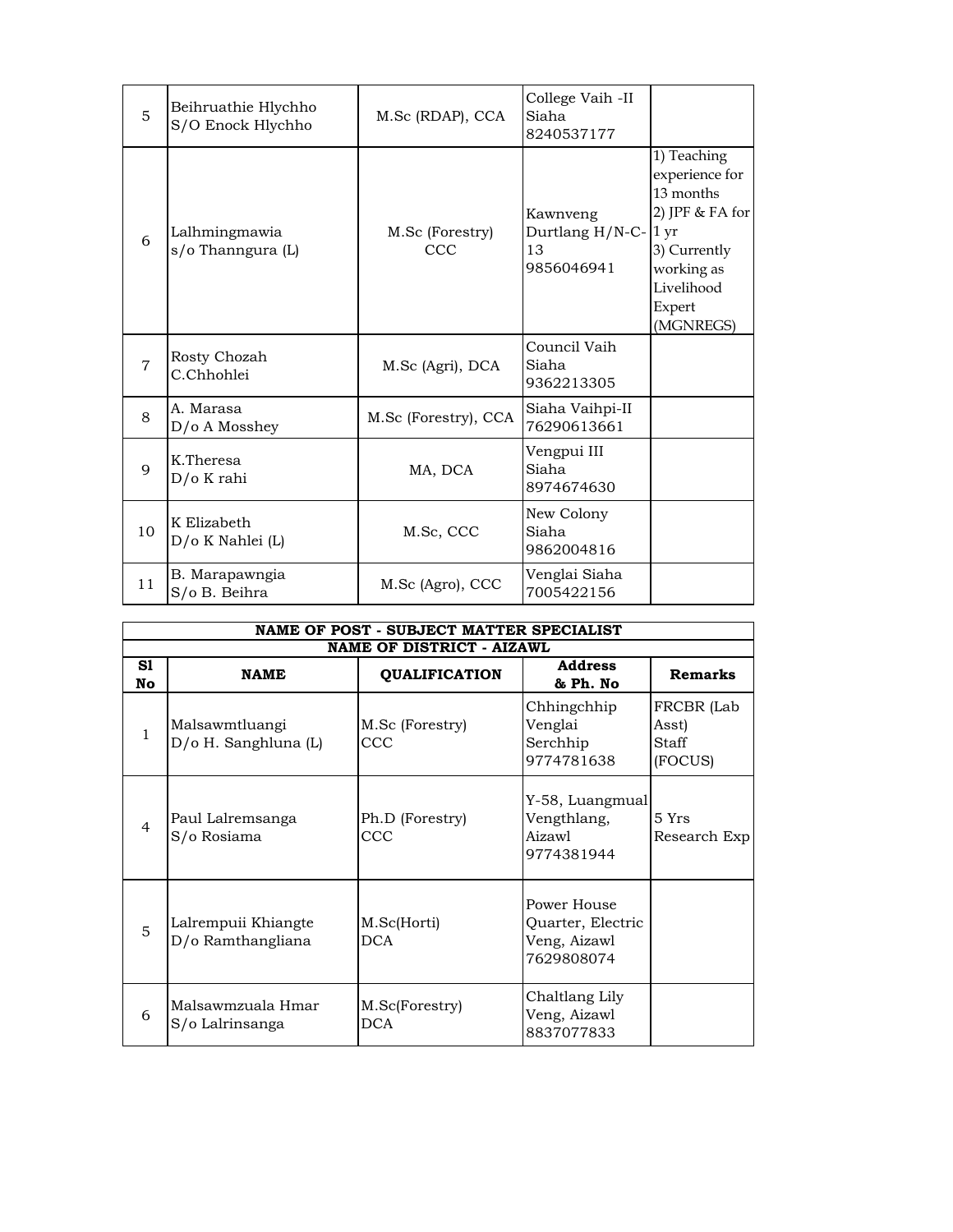| $\overline{7}$ | Rachelle Lalbiakkimi<br>D/o VL. Biakhnuna | M.Sc(Horti)<br><b>CCA</b>                             | H.No-13,<br>Zohmaa Road<br>Republic Mual<br>Vengchung<br>9366636790               |                                                                                                                                                                                                                                                                                                                              |
|----------------|-------------------------------------------|-------------------------------------------------------|-----------------------------------------------------------------------------------|------------------------------------------------------------------------------------------------------------------------------------------------------------------------------------------------------------------------------------------------------------------------------------------------------------------------------|
| 8              | Zohlunpuia<br>S/o Thangmawia              | M.Sc (Agri)<br>CCC                                    | $M-59/A,$<br>Bungkawn<br>Aizawl<br>8974827317                                     |                                                                                                                                                                                                                                                                                                                              |
| 9              | Annie Lalmalsawmi<br>D/o Lalzirliana      | M.Sc (Seri &<br>SeriBiotech)<br><b>DCA</b>            | T-93, Chanmari<br>West<br>9774213252                                              |                                                                                                                                                                                                                                                                                                                              |
| 10             | Lalrinengi<br>D/o K. Hrangluaia           | M.Sc (Soil Sc & Agri<br>Chem)<br>CCC                  | D-148, Tuikual<br>N Near Indoor<br>Stadium<br>9997843747                          |                                                                                                                                                                                                                                                                                                                              |
| 11             | Laltharmawii<br>D/O Lalremmawia Colney    | M.Sc (Agriculture)                                    | LT/33-B RC<br>Road, Durtlang<br>Leitan<br>9774121296                              |                                                                                                                                                                                                                                                                                                                              |
| 12             | Malsawmzuala<br>S/O JH Lalremruata        | M.Sc (Forestry)<br><b>CCC</b>                         | Tualte, V-16<br>kawnveng<br>$M-5E$<br>Bawngkawn<br>Aizawl (Pre.Add)<br>8131849683 |                                                                                                                                                                                                                                                                                                                              |
| 13             | K. Lalruatpuia<br>D/o K. Lalrinmawia      | M.Sc (Geog)<br>DCA & CCC<br>PG Dip Geo<br>Informatics | Bawngkawn<br>South, Aizawl<br>8131983460                                          | 1) Field<br>Invetigator in<br>delineation of<br>urban<br>development<br>with special<br>reference to<br>landslide risk &<br>slope stability of<br><b>Aizawl City</b><br>2) FI in water<br>conservation<br>and harvesting<br>strategies<br>3) Participate in<br>pre-symposium<br>tutorial on<br>hyperspectral<br>remote sense |
| 14             | K. Lalremsiama<br>S/o Liankhawgina        | M.Sc (Geog)<br><b>CCA</b>                             | Republic<br>Vengthlang,<br>Aizawl<br>9612084549/<br>70058518183                   |                                                                                                                                                                                                                                                                                                                              |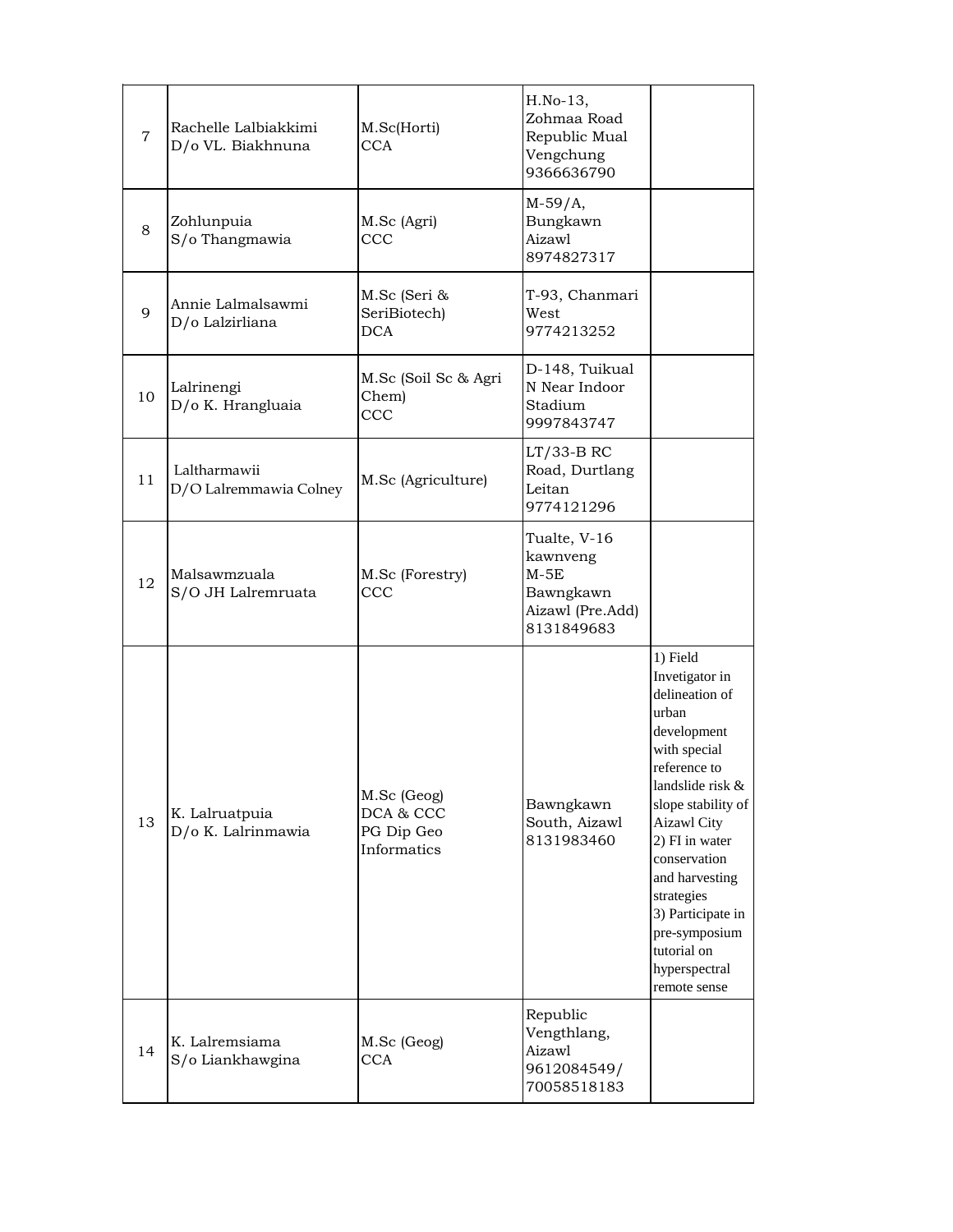| 15 | K. Lalrinchhana<br>S/o Hmingthanmawii         | M.Sc (Geog)<br>CCA & BCA       | Chanmari - III,<br>Lunglei<br>9089324920 /<br>8974400121  | GIS., etc                                                                                                                                     |
|----|-----------------------------------------------|--------------------------------|-----------------------------------------------------------|-----------------------------------------------------------------------------------------------------------------------------------------------|
| 16 | Cross Lalnunmawia Hmar<br>S/o C.L Biaksanga   | M.Sc (Forestry), CCA           | Zemabawk North<br>9862497926                              | 1) Teacher<br>2) MzSRLM                                                                                                                       |
| 17 | R.Lalbiakkima<br>S/O R.Rotluanga              | M.Sc<br>(Geography), CCC       | High Schol Veng,<br>Mamit<br>8729881690                   |                                                                                                                                               |
| 18 | Lalhmingmawia<br>S/o Thanngura (L)            | M.Sc (Forestry)<br><b>CCC</b>  | Kawnveng<br>Durtlang H/N-C-<br>13<br>9856046941           | 1) Teaching<br>experience<br>for $13$<br>months<br>2) JPF & FA<br>for 1 yr<br>3) Currently<br>working as<br>Livelihood<br>Expert<br>(MGNREGS) |
| 19 | Lalthanmawia Cherput<br>S/o Lalthanglawta     | M.Sc (Agronomy),<br><b>CCC</b> | Venglai<br>Champhai<br>7081839733                         |                                                                                                                                               |
| 20 | R.Lalrinzuali<br>D/o R Thangzela              | M.Sc, CCA, CCC                 | Zemabawk<br>Vengthar<br>9862493441                        | 6 yrs<br>experience in<br>Rural<br>Institute                                                                                                  |
| 21 | Vanlalruati Sailo<br>D/o Lalthlahlova Sailo   | M.Sc, CCC                      | Luangmual<br>Aizawl, H/N-A<br>198/A<br>8729895137         |                                                                                                                                               |
| 22 | Lalhmachhuana<br>S/o Zarzoliana               | M.Sc, DCA                      | Chaltlang<br>Venglai Aizawl<br>7005549548                 |                                                                                                                                               |
| 23 | Christy Hmingthanzuali<br>D/o C Lalmalsawma   | M.Sc, CCA                      | <b>CNB K-45</b><br>Chaltlang Lily<br>Aizawl<br>7409147092 |                                                                                                                                               |
| 24 | Elizabeth Rinsangzuali<br>D/o Biakzami        | M.Sc, DCA                      | Tuikual North C<br>Mual<br>87298613725                    |                                                                                                                                               |
| 25 | Zorinawmi Khiangte<br>D/o Zonundanga Khiangte | M.Sc, CCA                      | D-4, RB Zarkawt<br>Aizawl<br>7641038146                   |                                                                                                                                               |
| 26 | Lianhmingthanga Mizo<br>S/o L Kama Mizo       | M.Sc, NIIT                     | A-81 Hmar Veng<br>Sihphir<br>Venghlun                     |                                                                                                                                               |
| 27 | R Lalrinmawii<br>D/o R.Lalrosiama             | M.Sc                           | ITI Aizawl<br>8638829344                                  |                                                                                                                                               |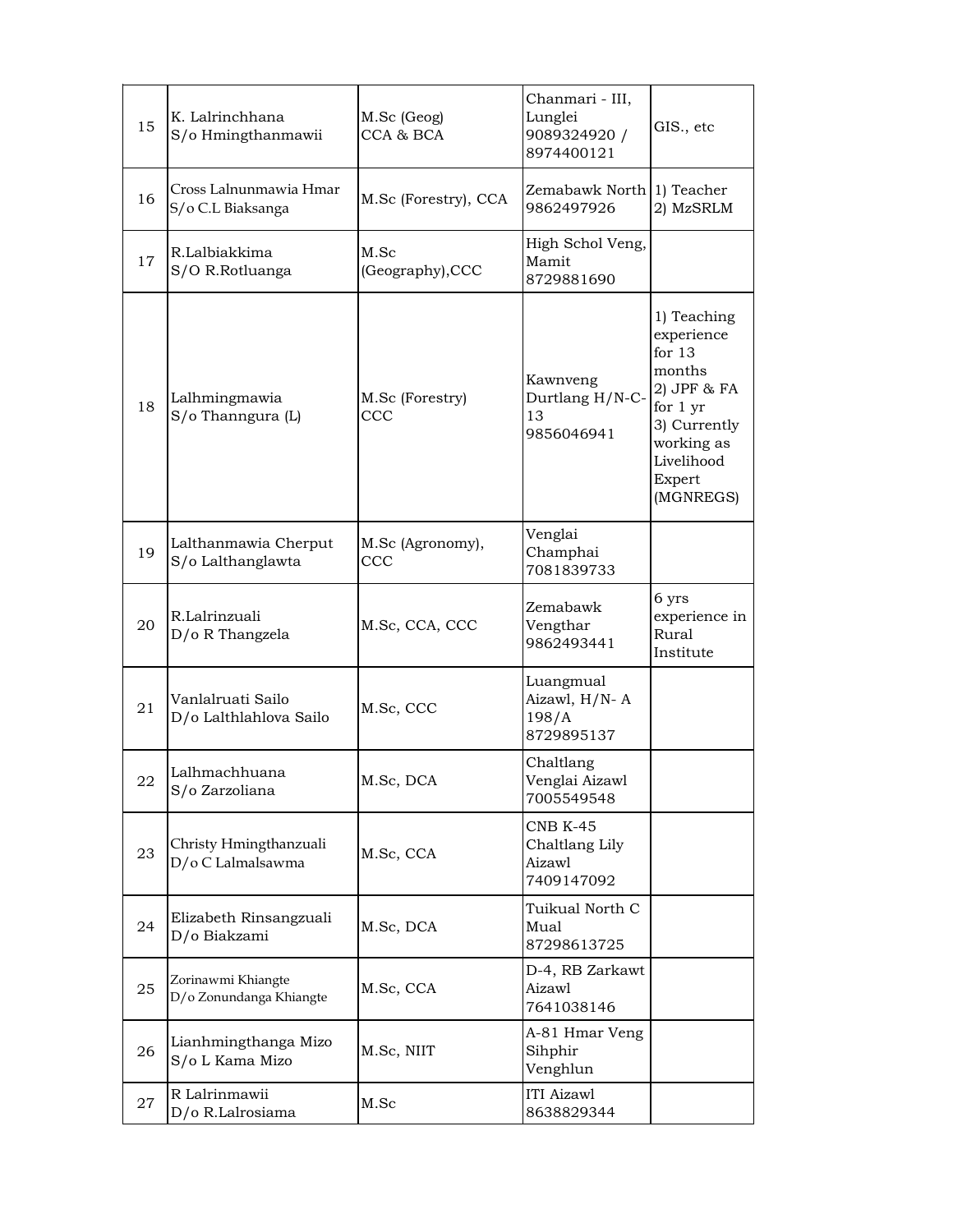| 28 | Maria Laldintluangi<br>D/o R Lalthanhawla          | M.Sc, CCA                          | Khatla Aizawl<br>9862369607                          |                                                                        |
|----|----------------------------------------------------|------------------------------------|------------------------------------------------------|------------------------------------------------------------------------|
| 29 | Lalthamawii<br>D/o Lalhmingliana                   | M.Sc, CCC                          | Dawrpui Aizawl<br>9436793369                         |                                                                        |
| 30 | Alvina B Ramdinmawii<br>D/o B Ramnunsanga          | M.Sc, CCA                          | Ramthar N<br>Aizawl<br>7085893245                    |                                                                        |
| 31 | HD Lalnunpuia<br>S/o Bobby Lalchhanhima L)         | M.Sc                               | Zonuam Aizawl<br>7005701187                          | Experience<br>(Documents<br>attch)                                     |
| 32 | R.Lalnuntluanga<br>S/o Ramengmawia                 | M.Sc, CCC                          | <b>ITI</b> Aizawl<br>9402329774                      | 2 yrs SAC<br>(FOCUS)                                                   |
| 33 | RC Lalduhsangi<br>D/o RC Rinzuala                  | M.Sc, CCA                          | Kawnveng<br>Khawlailung<br>9402518392                |                                                                        |
| 34 | Lalnunmawia<br>S/o Dr Lalnuntluanga                | M.Sc, DCA                          | Mission<br>Vengthlang<br>$H/No.y-69/1$<br>8859472554 |                                                                        |
| 35 | Lalthahluni<br>D/o Zorambela (L)                   | M.Sc, DCA                          | Luangmual<br>Aizawl<br>9760683480                    |                                                                        |
| 36 | Abigail Zoliansangi Sailo<br>D/o Ngursailova sailo | M.Sc, CCC                          | Tuikual D<br>8729881739                              |                                                                        |
| 37 | PC Lallawmzuali<br>S/o PC Lalrinliana              | M.Sc (NET), CCC                    | Bethlehem<br>Vengthlang<br>8794587219                |                                                                        |
| 38 | Meena Lalrinmawii<br>D/o Lalbiaksanga              | M.Sc, CCC                          | Chhingchhip<br>Venglai<br>7641026584                 |                                                                        |
| 39 | R. Lalrohlui<br>D/o R Rotluanga                    | M.Sc, CCC                          | <b>SARON AIZAWL</b><br>9612113718                    |                                                                        |
| 40 | Benjamin Lallawmsanga<br>S/o HD Lalrintluanga      | M.Sc, DCA                          | Venghlui Aizawl<br>8837351595                        |                                                                        |
| 41 | Lalpianmawii hauhnar<br>D/o H Lalropuia            | M.Sc, DCA                          | Hunthar Aizawl<br>7630821844                         |                                                                        |
| 42 | Lalrintluangi<br>S/o Ch Lalnunmawia                | M.Sc, CCA                          | Nursery Aizawl<br>8132922780                         |                                                                        |
| 43 | Malsawmtluangi<br>D/o C.Lalringliana               | M.sc(Agri) Plant<br>Pathology, DCA | C-3 Bethlehem,<br>Aizawl                             | A dilna hi<br>list-ah lo<br>hmaih<br>palh a ni a,<br>belh leh a<br>ni. |

| NAME OF POST - SUBJECT MATTER SPECIALIST |             |                      |                |                |  |
|------------------------------------------|-------------|----------------------|----------------|----------------|--|
| NAME OF DISTRICT - MAMIT                 |             |                      |                |                |  |
| S1                                       | <b>NAME</b> | <b>OUALIFICATION</b> | <b>Address</b> | <b>Remarks</b> |  |
| No                                       |             |                      | & Ph. No       |                |  |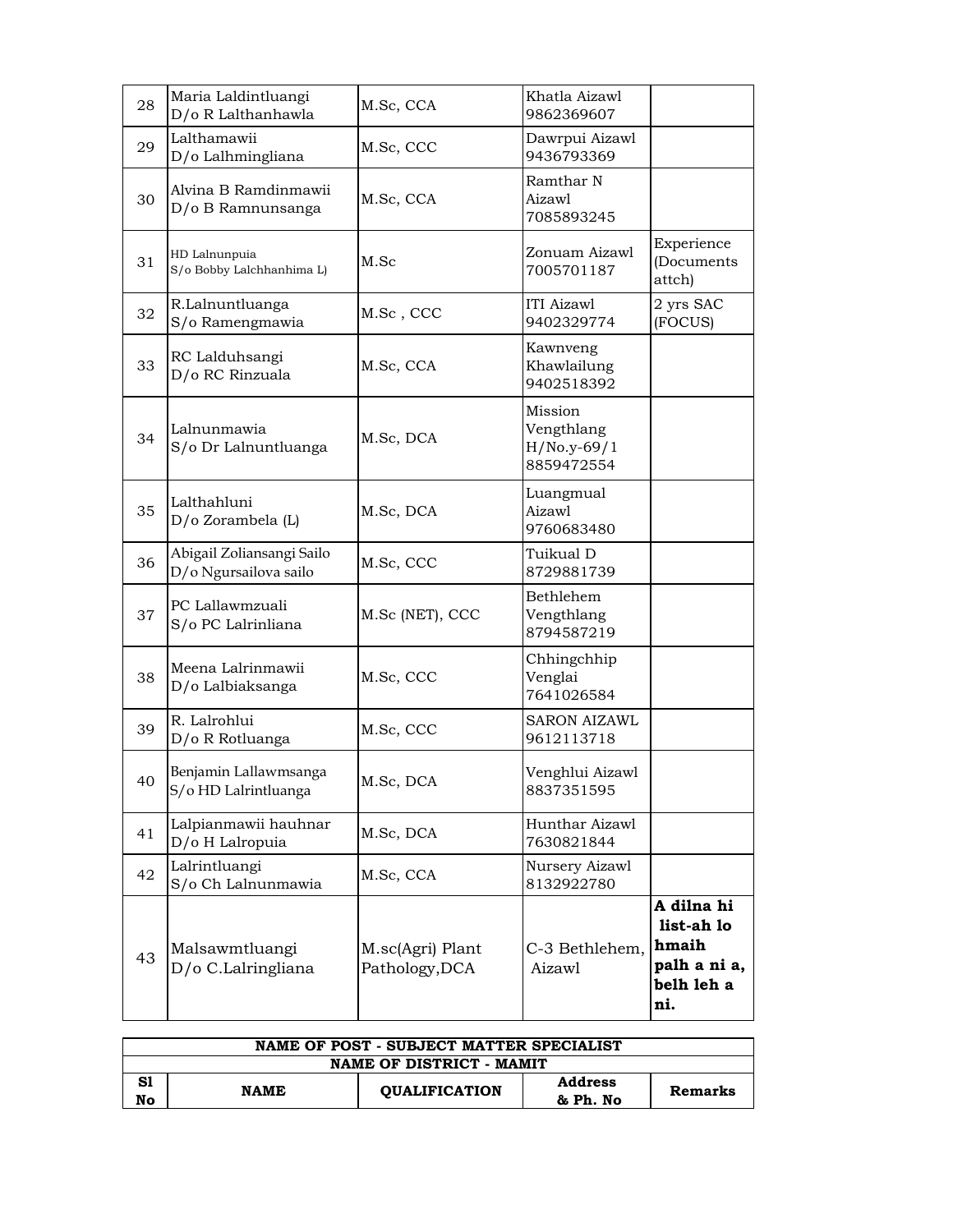| $\mathbf{1}$   | R.Lalbiakkima<br>S/O R.Rotluanga           | M.Sc (Geography),<br><b>CCA</b> | High School<br>Veng, Mamit<br>8729881690        |                                                                                                                                                    |
|----------------|--------------------------------------------|---------------------------------|-------------------------------------------------|----------------------------------------------------------------------------------------------------------------------------------------------------|
| $\mathfrak{D}$ | Lalduhawmi Fanai<br>D/o F.Lalhlimpuia      | M.Sc Agriculture,<br><b>DCA</b> | C/19 Ramthar<br>veng Aizawl<br>9366083405       |                                                                                                                                                    |
| 3              | Lalhmingmawia<br>s/o Thanngura (L)         | M.Sc (Forestry)<br>CCC          | Kawnveng<br>Durtlang H/N-C-<br>13<br>9856046941 | 1) Teaching<br>experience<br>for $13$<br>months<br>$2)$ JPF $\&$ FA<br>for 1 yr<br>3) Currently<br>working as<br>Livelihood<br>Expert<br>(MGNREGS) |
| 4              | HD Lalnunpuia<br>S/o Bobby Lalchhanhima L) | M.Sc                            | Zonuam Aizawl<br>7005701187                     | Experience<br>(Documents<br>attch)                                                                                                                 |
| 5              | H.Lalhlimpuii<br>D/o H Lalhmangaiha        | M.Sc                            | Mamit Aizawl<br>9862355674                      |                                                                                                                                                    |

|               | NAME OF POST - SUBJECT MATTER SPECIALIST   |                                    |                                                 |                                                                                                                                                      |  |
|---------------|--------------------------------------------|------------------------------------|-------------------------------------------------|------------------------------------------------------------------------------------------------------------------------------------------------------|--|
|               |                                            | <b>NAME OF DISTRICT - CHAMPHAI</b> |                                                 |                                                                                                                                                      |  |
| S1 No         | <b>NAME</b>                                | <b>QUALIFICATION</b>               | Address & Ph. No                                | <b>Remarks</b>                                                                                                                                       |  |
| $\mathbf{1}$  | Lalthanmawia Cherput<br>s/o Lalthanglawta  | M.Sc (Agronomy),<br>CCC            | Venglai<br>Champhai<br>7081839733               |                                                                                                                                                      |  |
| $\mathcal{P}$ | Lalhmingmawia<br>s/o Thanngura (L)         | M.Sc (Forestry)<br>CCC             | Kawnveng<br>Durtlang H/N-C-<br>13<br>9856046941 | 1) Teaching<br>experience<br>for $13$<br>months<br>$2)$ JPF & FA<br>for $1 \, yr$<br>3) Currently<br>working as<br>Livelihood<br>Expert<br>(MGNREGS) |  |
| 3             | Rolungmuana<br>S/o Lalchhuana              | M.Sc. CCA                          | Hospital Veng<br>Champhai<br>8575238359         | Currently<br>working as<br>Consultant<br>(Horti Dept)                                                                                                |  |
| 4             | B.Lalmuanawmi<br>D/o B Ngodawnga           | B.Sc, DCA                          | Leisenzo<br>Champhai<br>7085489794              |                                                                                                                                                      |  |
| 5             | HD Lalnunpuia<br>S/o Bobby Lalchhanhima L) | M.Sc (Soil Sc)                     | Zonuam Aizawl<br>7005701187                     | Experience<br>(Documents<br>attch)                                                                                                                   |  |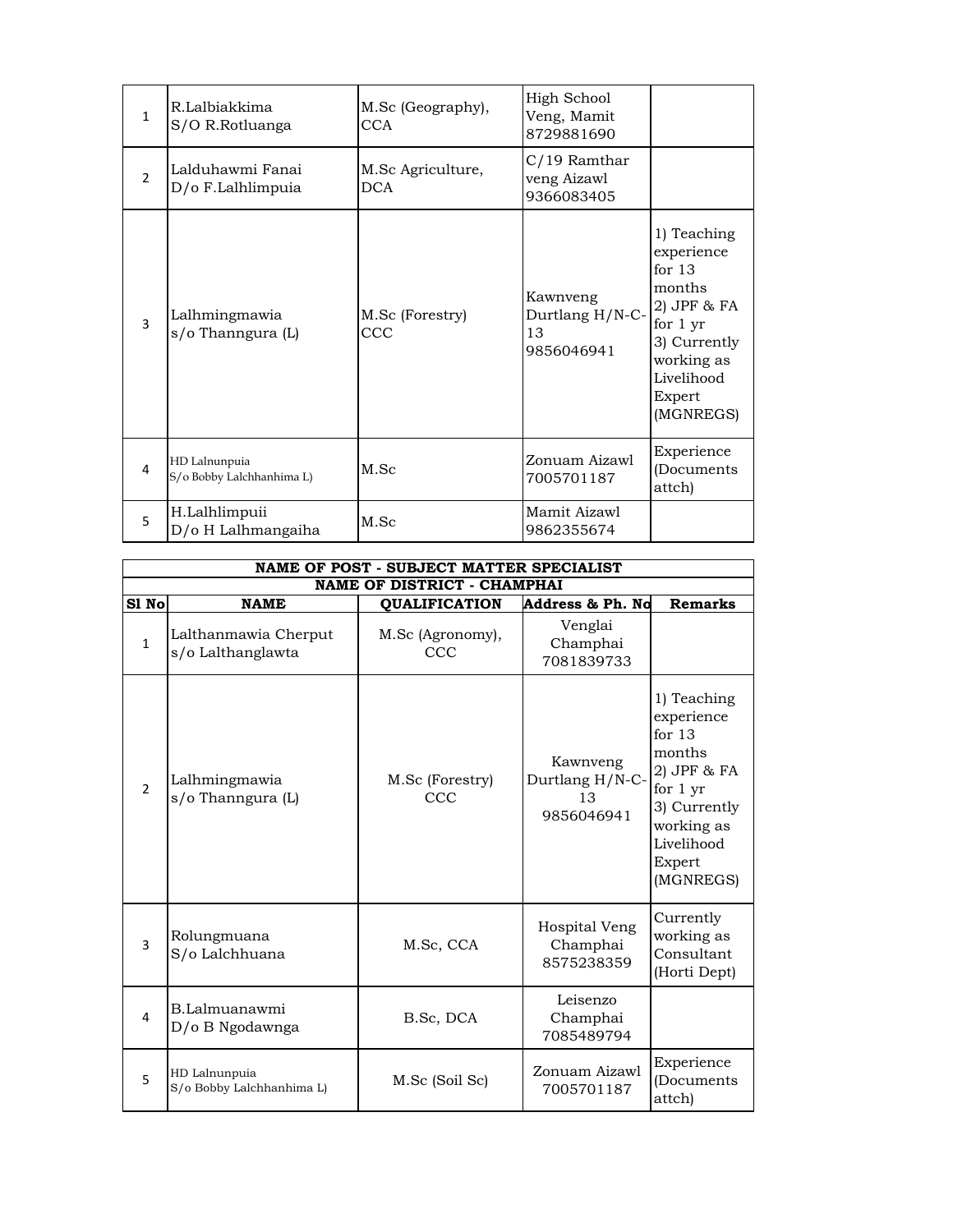|                | NAME OF POST - SUBJECT MATTER SPECIALIST       |                         |                                                   |                                                                                                                                               |  |
|----------------|------------------------------------------------|-------------------------|---------------------------------------------------|-----------------------------------------------------------------------------------------------------------------------------------------------|--|
|                | <b>NAME OF DISTRICT - SAITUAL</b>              |                         |                                                   |                                                                                                                                               |  |
| S1 No          | <b>NAME</b>                                    | <b>QUALIFICATION</b>    | <b>Address</b><br>& Ph. No                        | <b>Remarks</b>                                                                                                                                |  |
| $\mathbf{1}$   | Lalhmingmawia<br>S/o Thanngura (L)             | M.Sc (Forestry)<br>CCC. | Kawnveng<br>Durtlang H/N-<br>$C-13$<br>9856046941 | 1) Teaching<br>experience<br>for $13$<br>months<br>2) JPF & FA<br>for 1 yr<br>3) Currently<br>working as<br>Livelihood<br>Expert<br>(MGNREGS) |  |
| $\mathfrak{D}$ | HD Lalnunpuia<br>S/o Bobby Lalchhanhima L)     | M.Sc                    | Zonuam Aizawl<br>7005701187                       | Experience<br>(Documents)<br>attch)                                                                                                           |  |
| 3              | Moses Lalchhanhima<br>Hrahsel<br>S/o Selthangi | M.Sc, DCA               | Tuikual South<br>Aizawl<br>70600324560            | 3 Month<br>Project<br>Officer (Angel<br><b>Business</b><br>Promoter)                                                                          |  |

| NAME OF POST - SUBJECT MATTER SPECIALIST<br><b>NAME OF SERCHHIP</b> |                                            |                                |                                                 |                                                                                                                                                    |
|---------------------------------------------------------------------|--------------------------------------------|--------------------------------|-------------------------------------------------|----------------------------------------------------------------------------------------------------------------------------------------------------|
| S1<br>No                                                            | <b>NAME</b>                                | <b>QUALIFICATION</b>           | <b>Address</b><br>& Ph. No                      | <b>Remarks</b>                                                                                                                                     |
| $\mathbf{1}$                                                        | Lalhmingmawia<br>s/o Thanngura (L)         | M.Sc (Forestry)<br>CCC         | Kawnveng<br>Durtlang H/N-C-<br>13<br>9856046941 | 1) Teaching<br>experience<br>for $13$<br>months<br>$2)$ JPF $\&$ FA<br>for 1 yr<br>3) Currently<br>working as<br>Livelihood<br>Expert<br>(MGNREGS) |
| $\overline{2}$                                                      | K.Lalruatsangi<br>$D$ /0 K Lalchhunga      | M.Sc (Agri)<br>Ph.D (Persuing) | New Serchhip<br>9436376053                      | Field<br>Consultant                                                                                                                                |
| 3                                                                   | HD Lalnunpuia<br>S/o Bobby Lalchhanhima L) | M.Sc (soil Sc)                 | Zonuam Aizawl<br>7005701187                     | Experience<br>(Documents)<br>attch)                                                                                                                |